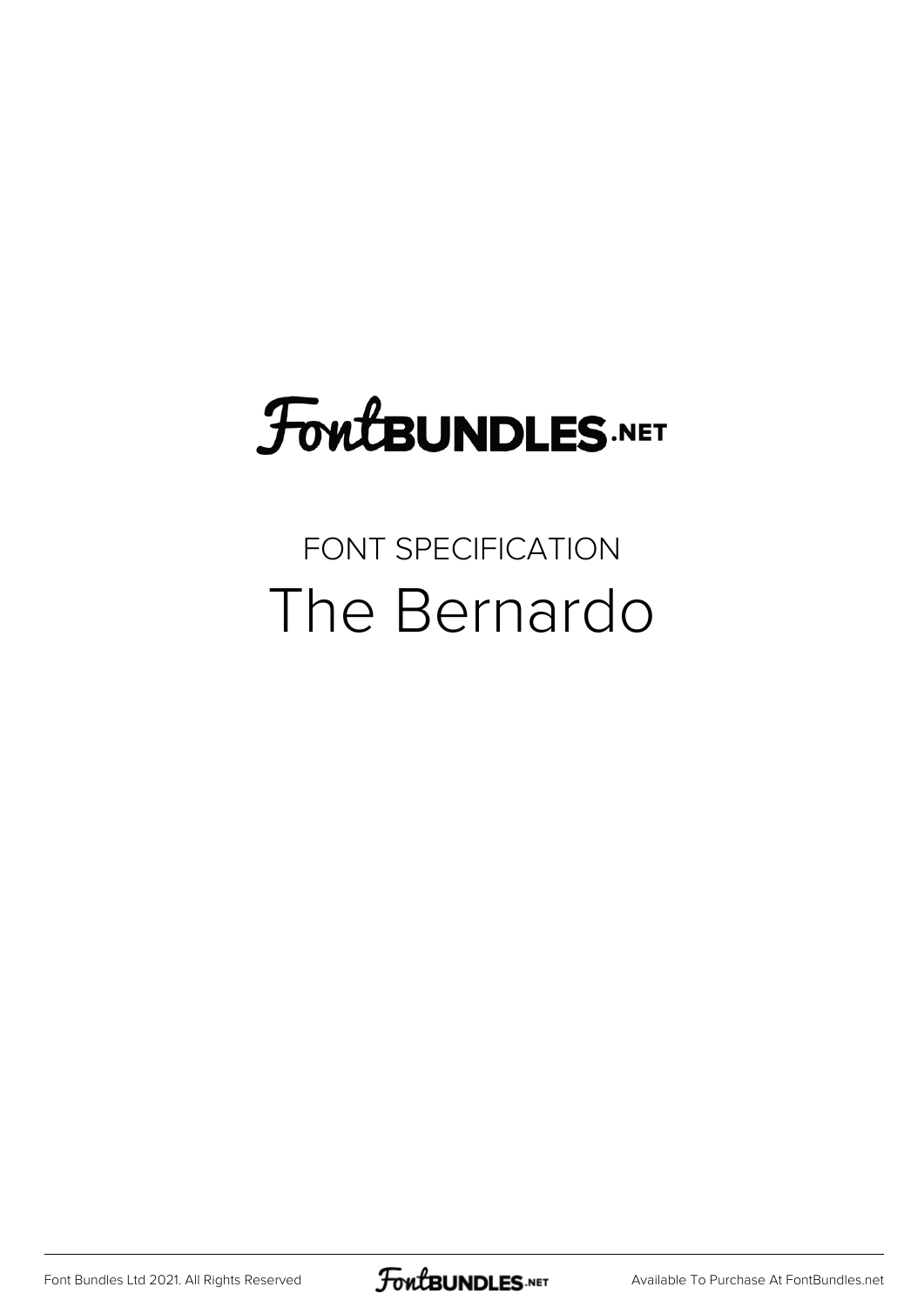#### The Bernardo - Regular

**Uppercase Characters** 

## ABCDEFGHIIRLMN OPQRSTUVWXYZ

Lowercase Characters

abcdefghijklmnoparstu  $vwxyz$ 

**Numbers** 

### 0123456789

Punctuation and Symbols

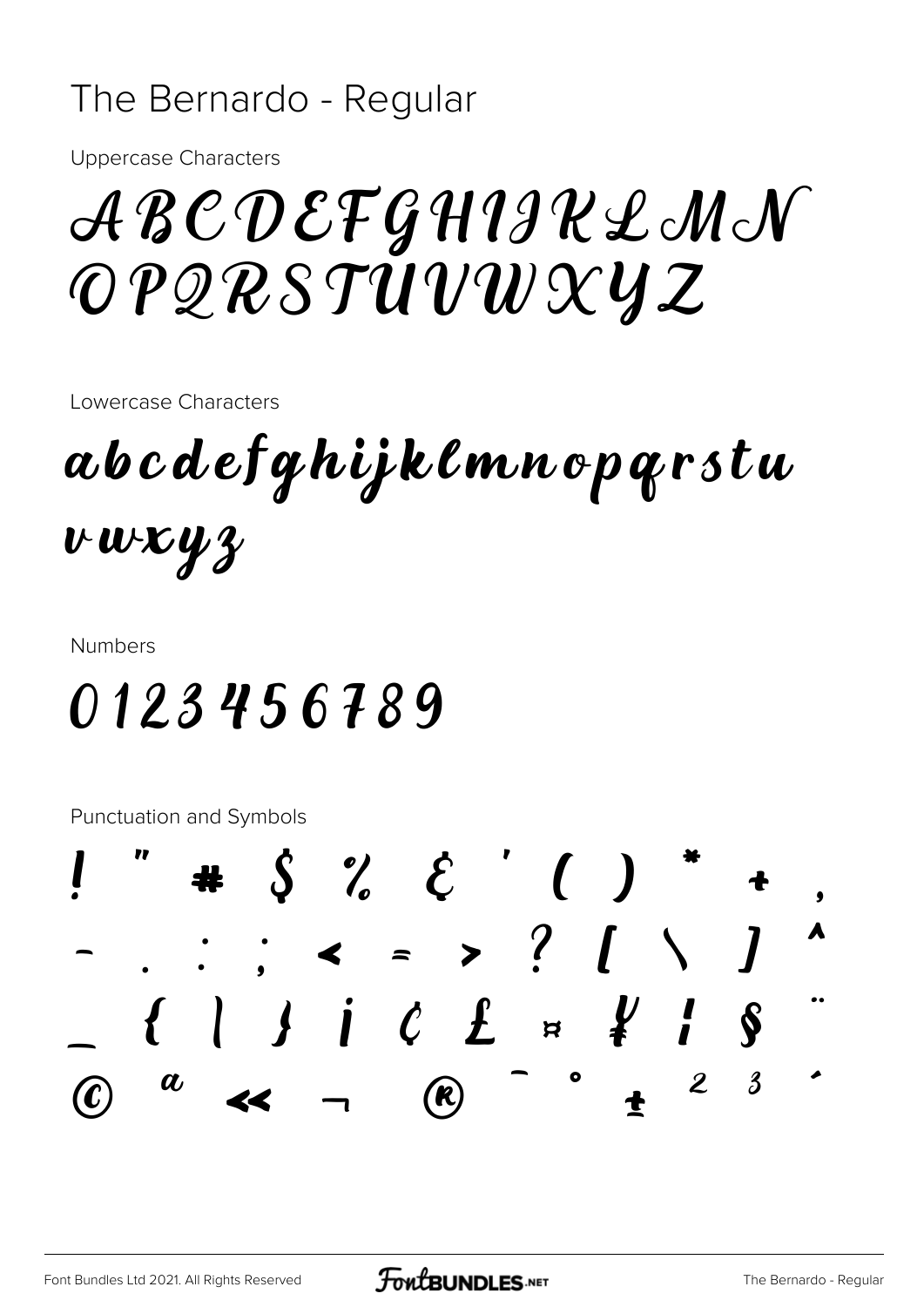All Other Glyphs

 $\mu$ 

 $\begin{array}{ccc} \text{ } & \text{ } & \text{ } & \text{ } \end{array}$ 

À Á Á Á Ä Á ACCE  $\acute{\mathcal{E}}$   $\acute{\mathcal{E}}$   $\acute{\mathcal{E}}$   $\acute{\mathcal{I}}$   $\acute{\mathcal{I}}$   $\acute{\mathcal{I}}$   $\acute{\mathcal{I}}$   $\acute{\mathcal{V}}$   $\acute{\mathcal{N}}$  $\dot{\mathcal{O}}$   $\dot{\mathcal{O}}$   $\dot{\mathcal{O}}$   $\ddot{\mathcal{O}}$   $\ddot{\mathcal{O}}$   $\ddot{\mathcal{O}}$   $\ddot{\mathcal{O}}$   $\ddot{\mathcal{O}}$   $\ddot{\mathcal{O}}$   $\ddot{\mathcal{O}}$   $\ddot{\mathcal{O}}$   $\ddot{\mathcal{O}}$   $\ddot{\mathcal{O}}$   $\ddot{\mathcal{O}}$   $\ddot{\mathcal{O}}$   $\ddot{\mathcal{O}}$   $\ddot{\mathcal{O}}$   $\ddot{\mathcal{O}}$   $\ddot{\mathcal{$ Û Ü Ÿ þ ß à á â  $\tilde{\boldsymbol{a}}$  $\dot{a}$  oe  $c$  è é  $\dot{e}$  ë  $\ddot{\boldsymbol{a}}$  $\dot{L}$ 

1 ° >>  $1\frac{1}{4}$   $1\frac{1}{2}$   $3\frac{1}{4}$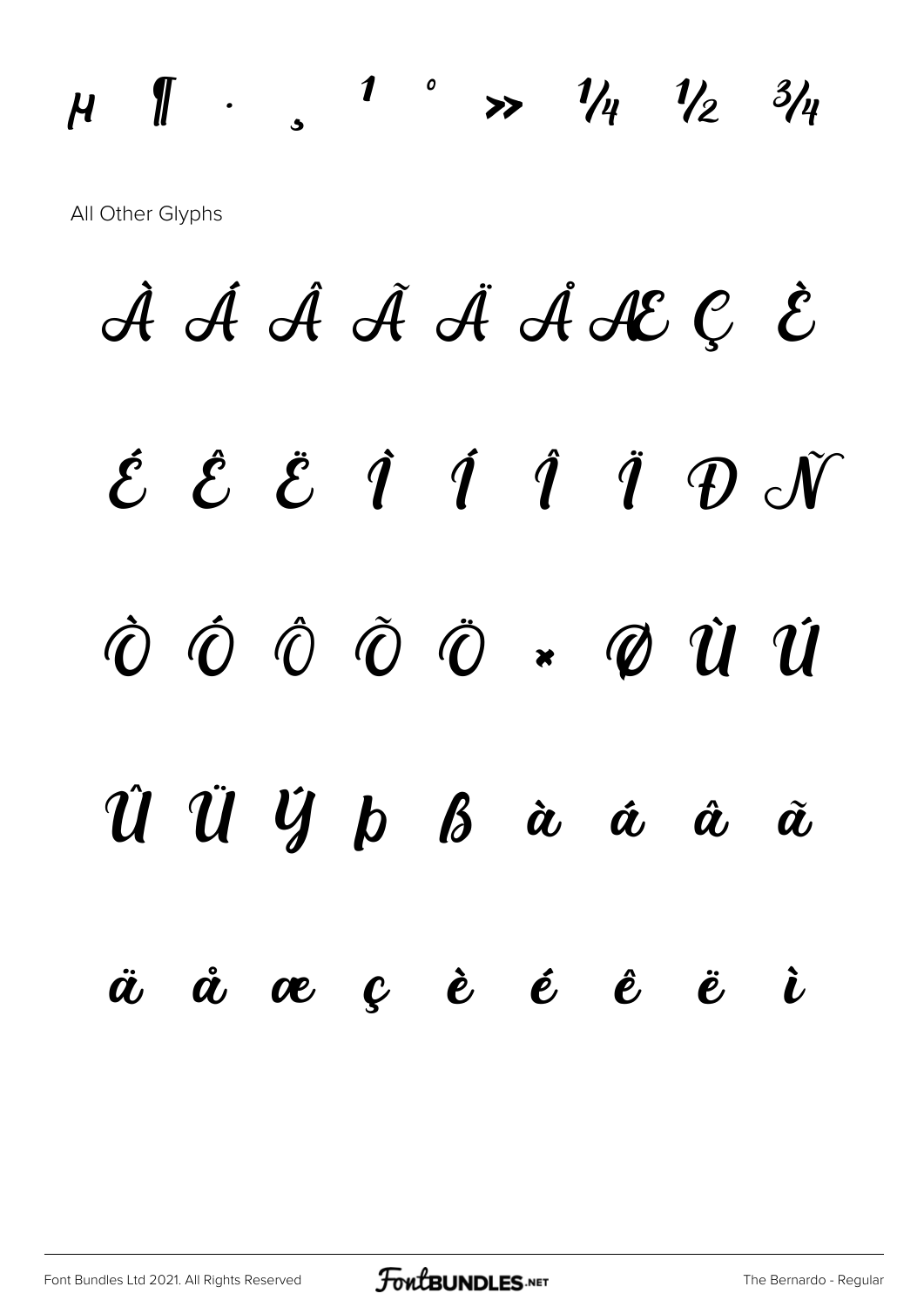$\hat{\boldsymbol{\iota}}$   $\hat{\boldsymbol{\iota}}$   $\hat{\boldsymbol{\iota}}$   $\hat{\boldsymbol{\jmath}}$   $\hat{\boldsymbol{\iota}}$   $\hat{\boldsymbol{\iota}}$   $\hat{\boldsymbol{\iota}}$   $\hat{\boldsymbol{\iota}}$   $\hat{\boldsymbol{\iota}}$   $\hat{\boldsymbol{\iota}}$  $\tilde{\mathbf{C}}$  $\frac{1}{2}$   $\phi$   $\dot{u}$   $\dot{u}$   $\dot{u}$   $\dot{u}$   $\dot{y}$   $b$  $\ddot{\mathcal{O}}$  $\ddot{y}$   $\iota$  OE oe  $\ddot{z}$   $\ddot{z}$  $\bullet$  $\bullet$  $\overline{\phantom{a}}$  $\frac{1}{2}$  $\bullet$  $\overline{\phantom{a}}$  $\blacktriangleleft$  $\overline{\mathbf{H}}$  $\angle$   $\pm$   $\ell$  m  $\partial$  $\sum$  $\Delta$  $\blacktriangleright$  $\sqrt{\phantom{a}}$   $\infty$   $\int$   $\approx$  $\leq$   $\geq$  ft  $\overline{\phantom{a}}$  $\mathcal{L}(\mathcal{L})$